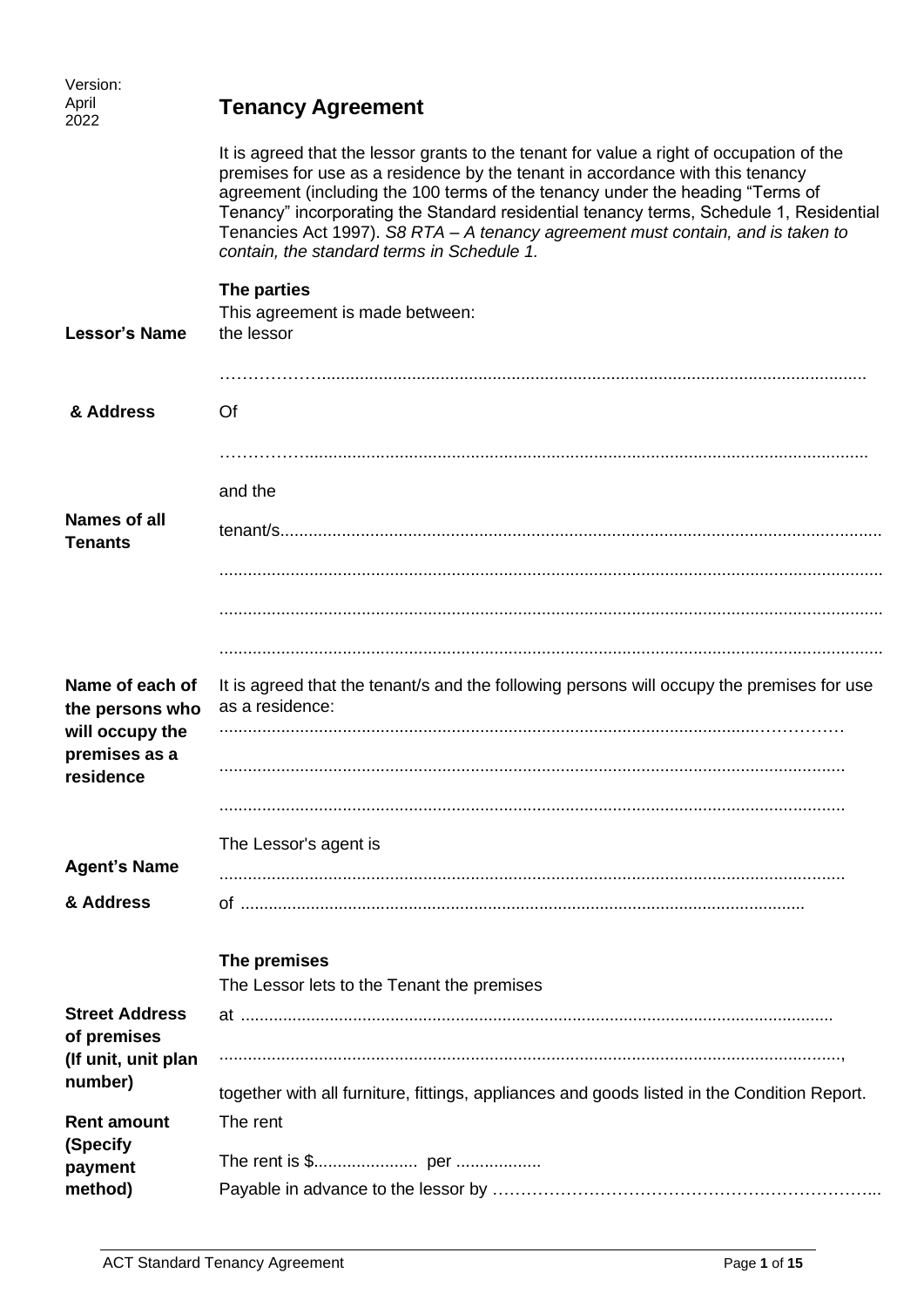|                               | <b>Commencement date</b><br>The Tenancy shall consist of:                                                                                                                                                                                                |
|-------------------------------|----------------------------------------------------------------------------------------------------------------------------------------------------------------------------------------------------------------------------------------------------------|
| <b>Fixed term</b>             |                                                                                                                                                                                                                                                          |
|                               | to(finishing date) (inclusive); and                                                                                                                                                                                                                      |
|                               | 2. A periodic tenancy <b>begins automatically</b> after the fixed term has ended unless<br>terminated by the lessor or tenant in accordance with the Residential Tenancies Act.                                                                          |
|                               | Or, if the tenancy is to be periodic only                                                                                                                                                                                                                |
| <b>Periodic</b>               | terminated by the lessor or tenant in accordance with the Residential Tenancies Act.                                                                                                                                                                     |
| <b>Bond</b><br>arrangements   | The bond<br>The amount of bond is \$ (being not more than the equivalent of four weeks'<br>rent).                                                                                                                                                        |
|                               | The bond shall be deposited with the Office of Rental Bonds in accordance with<br>the Residential Tenancies Act.                                                                                                                                         |
| <b>Address for</b><br>service | <b>Address for service of documents</b><br>Notices or any other documents may be delivered via email, in person, by post, or by<br>registered courier to the Lessor at:                                                                                  |
|                               | the address of the Lessor's agent above; and/or<br>$\bullet$                                                                                                                                                                                             |
|                               |                                                                                                                                                                                                                                                          |
|                               | the following email address:                                                                                                                                                                                                                             |
|                               | Notices or any other documents may be delivered via email, in person, by post, or by                                                                                                                                                                     |
|                               | registered courier to the Tenant at:                                                                                                                                                                                                                     |
|                               | the premises to be let under this agreement; and/or                                                                                                                                                                                                      |
|                               | the following email address:                                                                                                                                                                                                                             |
|                               | The lessor and the tenant acknowledge that notices forwarded by the methods<br>identified above shall be effective unless another reasonable method for the service of<br>documents has been communicated, and agreed to, in writing to the other party. |
|                               | <b>Urgent repairs</b>                                                                                                                                                                                                                                    |
| Lessor's<br>nominee           | Where urgent repairs are required, the tenant must contact the lessor or the lessor's<br>nominee (in accordance with clause 59 below). For this purpose, the lessor's nominee<br>is:                                                                     |
|                               |                                                                                                                                                                                                                                                          |

and the nominee's 24-hour contact number is: .................................................................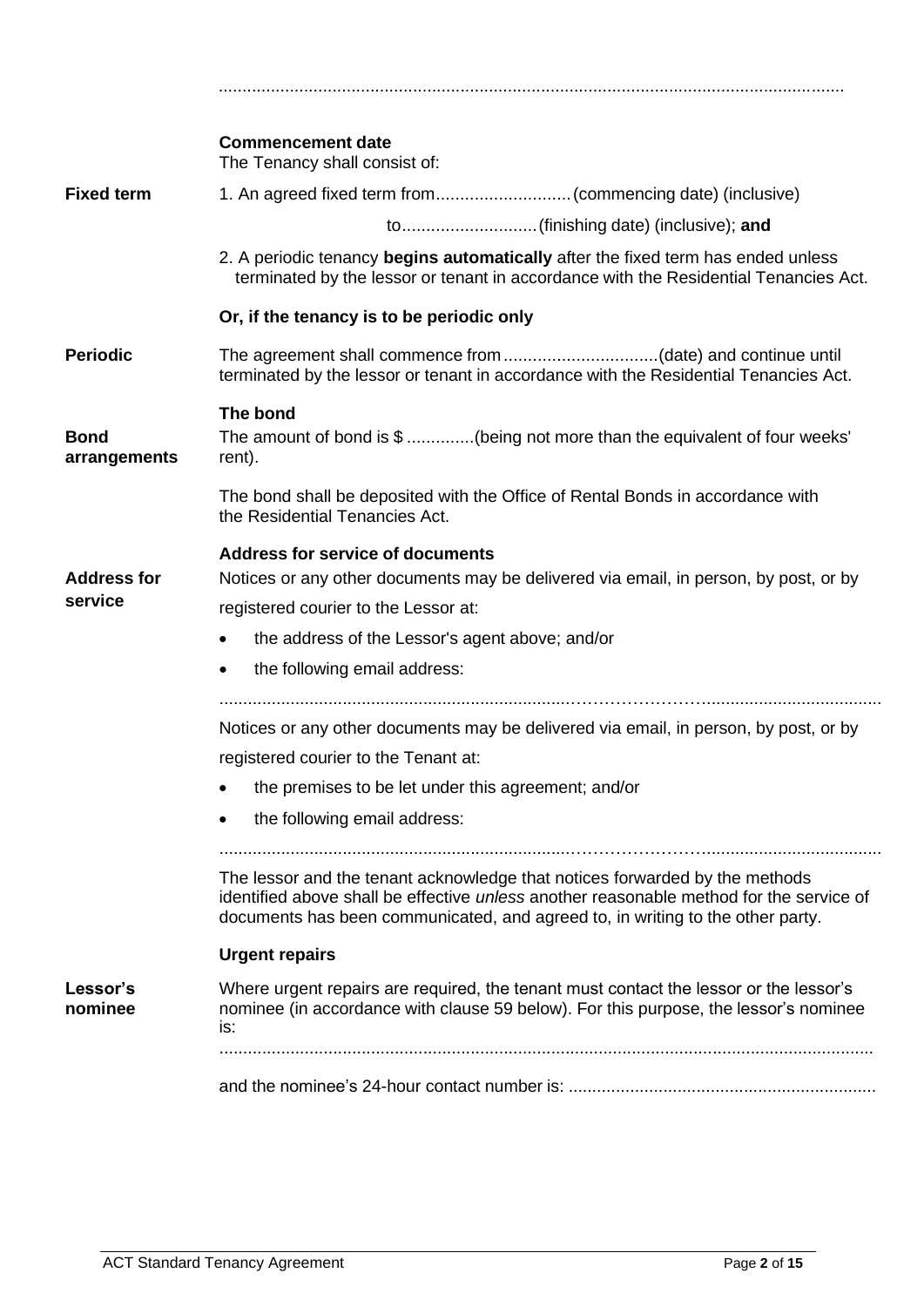## **TERMS OF TENANCY**

| The lessor and<br>tenant must<br>comply with<br>the terms of<br>the Tenancy<br><b>Agreement</b> | 1. (1) This tenancy agreement is made under the Residential Tenancies Act 1997<br>(ACT) (the Residential Tenancies Act).<br>(2) The lessor and the tenant may agree to add additional clauses to the tenancy<br>agreement, but they must not be inconsistent with, or modify, existing clauses<br>(except if permitted by the Act).<br>2. By signing this tenancy agreement, the lessor and the tenant agree to be bound by<br>its terms during the period of the tenancy it creates.<br>3. A party to this tenancy agreement cannot contract out of it or out of the provisions of                                                                                                                                                                                                                                                                                                                                                                                  |
|-------------------------------------------------------------------------------------------------|----------------------------------------------------------------------------------------------------------------------------------------------------------------------------------------------------------------------------------------------------------------------------------------------------------------------------------------------------------------------------------------------------------------------------------------------------------------------------------------------------------------------------------------------------------------------------------------------------------------------------------------------------------------------------------------------------------------------------------------------------------------------------------------------------------------------------------------------------------------------------------------------------------------------------------------------------------------------|
|                                                                                                 | the Residential Tenancies Act, except as provided in that Act.<br>4. A fixed term tenancy must be for the single period specified in the tenancy<br>agreement.<br>5. A periodic tenancy includes a tenancy that is not specified to be for a fixed term,<br>including such a tenancy which commences on the expiration of a fixed term<br>tenancy.<br>6. A reference in this tenancy agreement to a notice to vacate and a notice of intention<br>to vacate is taken to be a reference to a termination notice under the Residential<br>Tenancies Act.                                                                                                                                                                                                                                                                                                                                                                                                               |
| <b>Costs and</b><br>procedures<br>for<br>establishing a<br><b>Tenancy</b><br><b>Agreement</b>   | 7. The lessor bears the cost of preparation and execution of this tenancy agreement.<br>8. The tenant is responsible for any legal costs that the tenant incurs in relation to<br>preparation and execution of this tenancy agreement.<br>9. The lessor must give a copy of the proposed tenancy agreement to the tenant before<br>the commencement of the tenancy.<br>10. The tenancy agreement must be signed by the tenant and by the lessor (or by their<br>authorised agents).<br>11. The lessor must give a copy of the tenancy agreement, signed by each party, to the<br>tenant as soon as possible after it has been signed by each party, but no later than 3<br>weeks after the tenant has returned a signed copy.<br>12. If the lessor does not return the tenancy agreement to the tenant, as provided by<br>clause 11, the tenancy agreement has full effect in the terms signed by the tenant on<br>occupation of the premises or acceptance of rent. |
| <b>Information</b>                                                                              | 13. (1) The lessor must provide to the tenant a copy of an information booklet about<br>residential tenancies authorised by the director-general before the<br>commencement of this agreement.<br>(2) If it is not possible to provide the tenant with a booklet, the lessor must inform the<br>tenant of the booklet and where it may be obtained.<br>(3) If the premises are a unit within the meaning of the Unit Titles Act 2001, the lessor<br>must give the tenant a copy of the owners' corporation's rules before the<br>commencement of this agreement.                                                                                                                                                                                                                                                                                                                                                                                                     |
|                                                                                                 | <b>BOND AND CONDITION REPORT</b>                                                                                                                                                                                                                                                                                                                                                                                                                                                                                                                                                                                                                                                                                                                                                                                                                                                                                                                                     |
| <b>Maximum</b><br><b>Bond</b>                                                                   | 14. Payment of a bond is not necessary unless required by the lessor.<br>15. Only 1 bond is payable for the tenancy created by this tenancy agreement.<br>16. The amount of the bond must not exceed the amount of 4 weeks rent.                                                                                                                                                                                                                                                                                                                                                                                                                                                                                                                                                                                                                                                                                                                                     |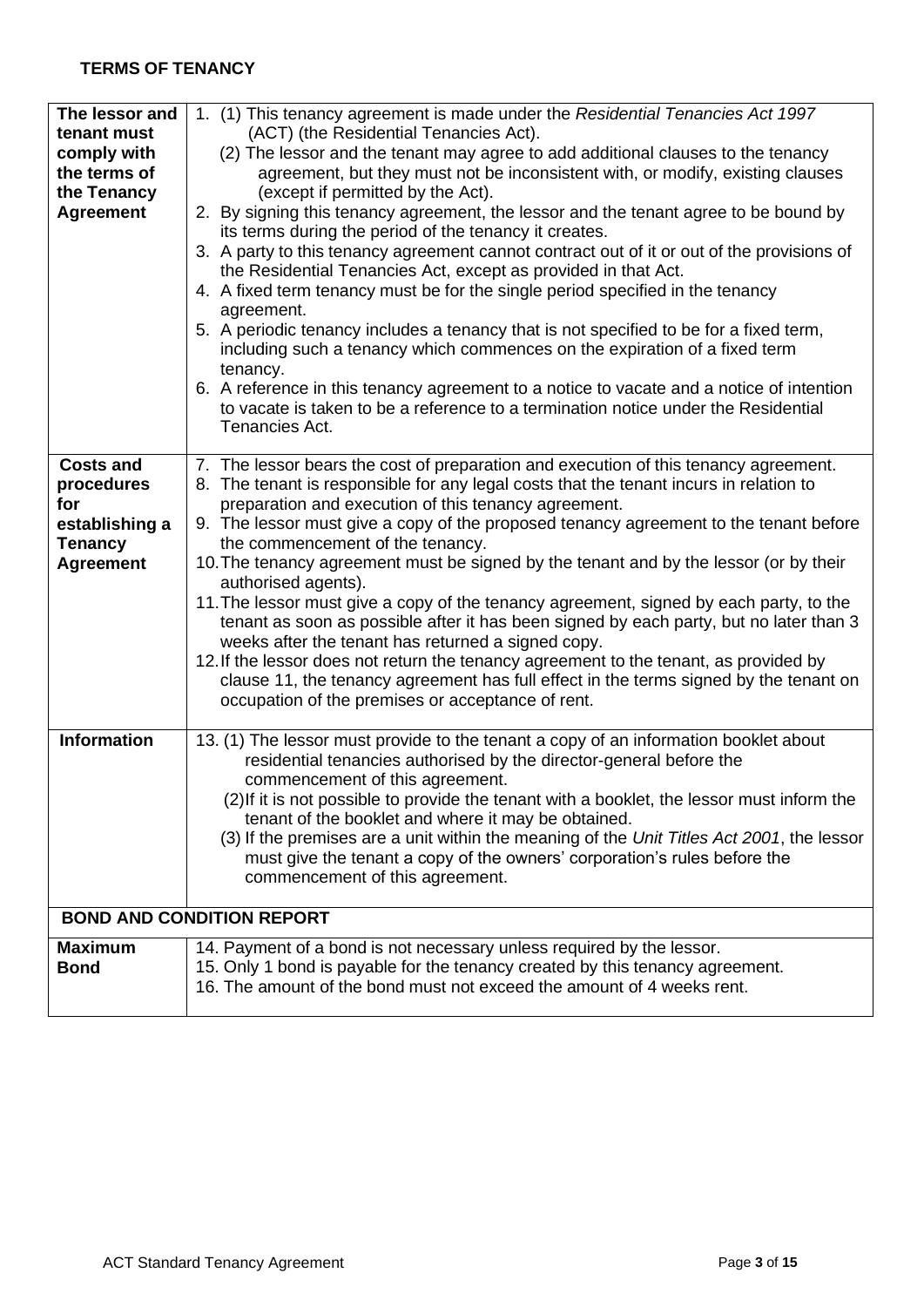| <b>Lodgement of</b><br>the Bond with<br>the Office of<br><b>Rental Bonds</b>       | 17. If the lessor requires a bond, the bond must be lodged with the Office of Rental<br>Bonds.<br>18. Either party may lodge the Bond with the Office of Rental Bonds.                                                                                                                                                                                                                                                                                                                                                                                                                                                                                                                                                                                                                                                       |
|------------------------------------------------------------------------------------|------------------------------------------------------------------------------------------------------------------------------------------------------------------------------------------------------------------------------------------------------------------------------------------------------------------------------------------------------------------------------------------------------------------------------------------------------------------------------------------------------------------------------------------------------------------------------------------------------------------------------------------------------------------------------------------------------------------------------------------------------------------------------------------------------------------------------|
| If the lessor<br>and tenant<br>agree that the<br>tenant is to<br>lodge the<br>bond | 19. If the parties agree that the tenant is to lodge the bond, the following applies:<br>(a) the tenant, or the lessor on the tenant's behalf, must complete the bond<br>lodgement form provided by the Office of Rental Bonds and lodge the form with<br>the Office;<br>(b) the tenant must lodge the bond with the Office of Rental Bonds in the way<br>permitted by the Office;<br>(c) the lessor may require lodgement of the bond before the lessor gives possession<br>of the premises to the tenant and if this is the case, the tenant must be able to<br>take possession of the premises and receive the keys to the premises as soon as<br>the tenant provides the lessor with evidence of lodgement of the bond or the<br>Office of Rental Bonds notifies the lessor that the bond was received by the<br>Office. |
| If the lessor is<br>to lodge the<br>bond                                           | 20. If the lessor is to lodge the bond, the following applies:<br>(a) on receiving the bond, the lessor must give the tenant a receipt for the bond;<br>(b) the lessor must complete the bond lodgement form provided by the Office of<br>Rental Bonds and lodge the form with the Office;<br>Note: Under the Electronic Transactions Act 2001, s 8(1), information required<br>to be in writing may be given electronically in certain circumstances.<br>the lessor must lodge the bond with the Office of Rental Bonds in the way<br>(c)<br>permitted by the Office within-<br>i. the later of 2 weeks after receiving the bond and the commencement of the<br>tenancy; or<br>ii. if the lessor's real estate agent lodges the bond—the later of 4 weeks after<br>receiving the bond and the commencement of the tenancy.  |
| <b>Condition</b><br><b>Report</b>                                                  | 21. (1) Within 1 day of the tenant taking possession of the premises, the lessor<br>must give 2 copies of a condition report completed by the lessor to the tenant.<br>(2) The condition report must be on, or to the effect of, the condition report form<br>published by the Territory.<br>22. (1) The tenant must examine the report and indicate on the report the tenant's<br>agreement or disagreement with the items.<br>(2) Within 2 weeks after the day the tenant receives the report, the tenant must<br>return 1 copy of the report to the lessor, signed by the tenant and indicating the<br>tenant's agreement or disagreement with the report or parts of the report.<br>23. The lessor must keep the condition report for a period of not less than 1 year after the<br>end of the tenancy.                  |
| End of<br>tenancy-<br>inspection and<br>condition<br>report                        | 23A (1) At the end of the tenancy, an inspection of the premises must be carried out in<br>the presence of the lessor and tenant.<br>(2) A condition report based on the inspection must be completed in the presence<br>of, and signed by, the lessor and tenant.<br>(3) A party may complete and sign a condition report in the absence of the other<br>party if the party has given the other party a reasonable opportunity to be<br>present when the report is completed and signed.                                                                                                                                                                                                                                                                                                                                    |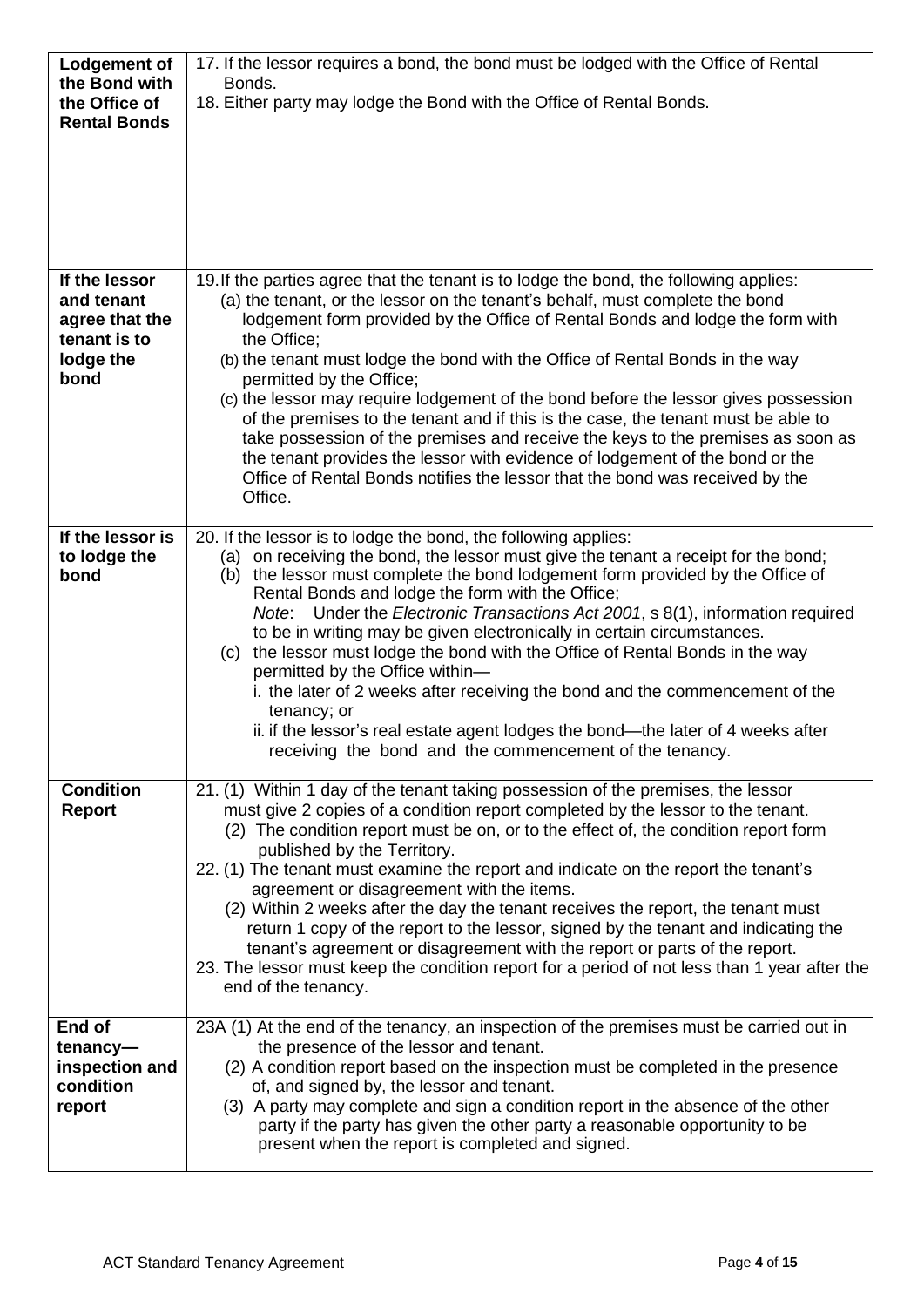| <b>RENT &amp; OTHER CHARGES</b>                        |                                                                                                                                                                                                                                                                                                                                                                                                                                                                                                                                                                                                                                                                                                                                                                                                                                                                                                  |
|--------------------------------------------------------|--------------------------------------------------------------------------------------------------------------------------------------------------------------------------------------------------------------------------------------------------------------------------------------------------------------------------------------------------------------------------------------------------------------------------------------------------------------------------------------------------------------------------------------------------------------------------------------------------------------------------------------------------------------------------------------------------------------------------------------------------------------------------------------------------------------------------------------------------------------------------------------------------|
| Rent &<br>bondonly<br>as payment<br>for the<br>tenancy | 24. The lessor must not require any payment other than rent or bond for the following:<br>(a) the granting, extension, transfer or renewal of a tenancy or subtenancy;<br>(aa) consenting to $-$<br>(i) a person becoming a co-tenant; or<br>(ii) a co-tenant stopping being a party to the tenancy agreement;<br>(b) vacating of premises;<br>(c) obtaining a key to the premises;<br>(d) information on the availability of tenancies.                                                                                                                                                                                                                                                                                                                                                                                                                                                         |
| <b>Holding</b><br>deposits                             | 25. The Residential Tenancies Act prohibits the taking of holding deposits.                                                                                                                                                                                                                                                                                                                                                                                                                                                                                                                                                                                                                                                                                                                                                                                                                      |
| <b>Payment of</b><br>rent                              | 26. (1) The tenant must pay the rent on time.<br>(2) The tenant must not use the bond money to pay the rent for the last weeks of the<br>tenancy.<br>(3) The tenant and the lessor may agree to change the way rent is paid (including,<br>for example, where the rent is paid or whether it is to be paid into a nominated<br>bank account or whether it is to be paid in person).<br>(4) The tenant and lessor may agree that rent is to be paid electronically<br>27. The lessor must not require the tenant to pay rent by post-dated cheque.                                                                                                                                                                                                                                                                                                                                                |
| <b>Maximum</b><br>rent in<br>advance                   | 28. The lessor must not require an amount of rent paid in advance greater than 2 weeks<br>or a longer period nominated by the tenant.                                                                                                                                                                                                                                                                                                                                                                                                                                                                                                                                                                                                                                                                                                                                                            |
| <b>Rent receipts</b>                                   | 29. If rent is paid in person to the lessor or real estate agent, a receipt must be given at<br>that time.<br>30. In other circumstances where rent is paid to the lessor, a receipt must be provided or<br>sent by post within 1 week of its receipt.<br>31. (1) A receipt for payment of rent must specify the amount paid.<br>(2) A receipt should specify the following:<br>(a) the date of payment;<br>(b) the period in relation to which the payment is made;<br>(c) the premises in relation to which the payment is made;<br>(d) whether the payment is for bond or rent.<br>(3) If these particulars are not included in the receipt, the lessor must provide this<br>information to the tenant within 4 weeks of a request by the tenant<br>32. A receipt is not required if the rent is paid by the tenant directly into an account<br>nominated by the lessor or real estate agent. |
| <b>Rent records</b>                                    | 33. (1) The lessor must keep, or cause to be kept, records of the payment of rent.<br>(2) Those records must be retained for a period of not less than 12 months after the<br>end of the tenancy.                                                                                                                                                                                                                                                                                                                                                                                                                                                                                                                                                                                                                                                                                                |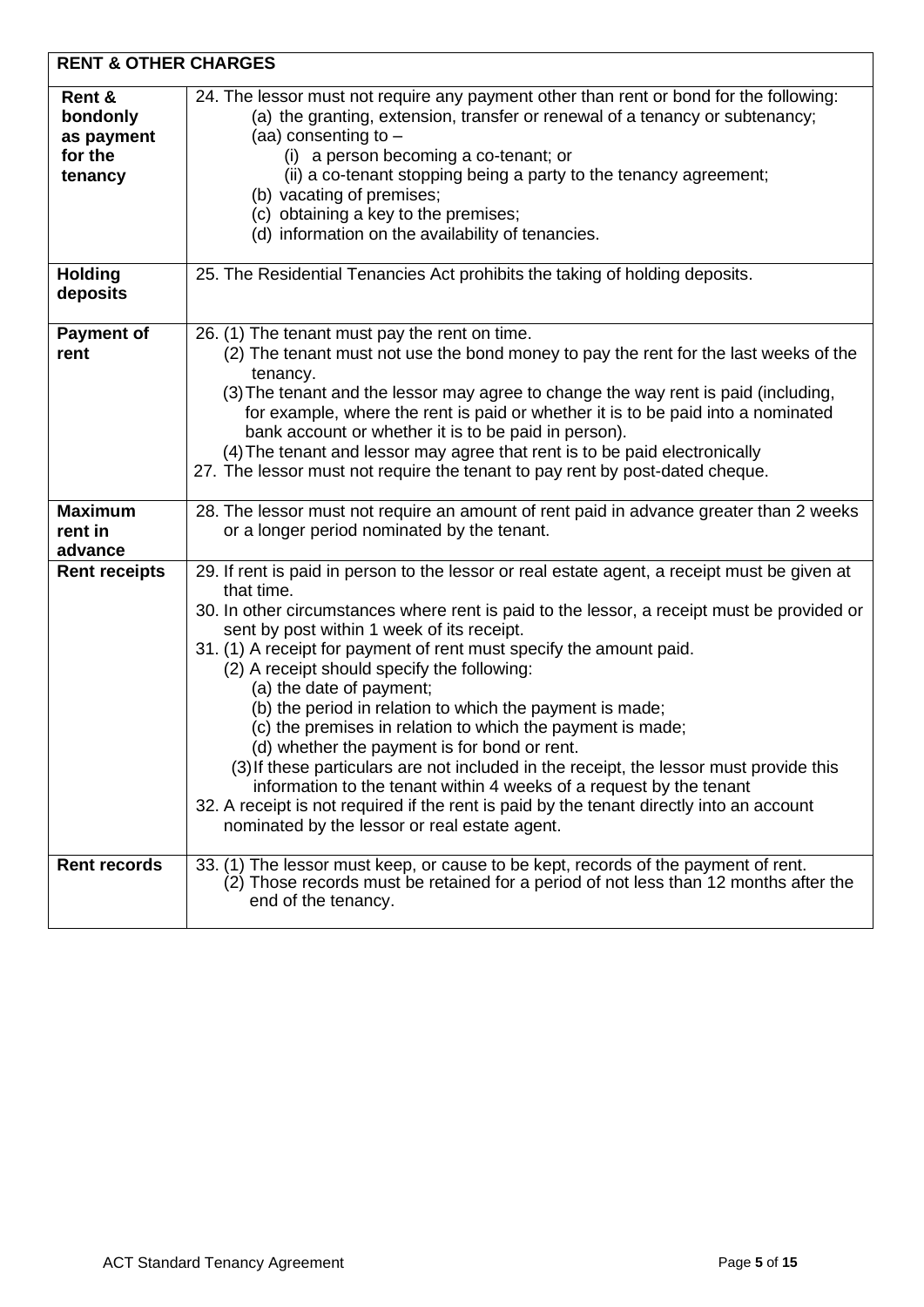| Increase in<br>rent                             | 34. The amount of rent must not vary from period to period except as provided by<br>thistenancy agreement and the Residential Tenancies Act.<br>35. The rent may not be increased at intervals of less than 12 months from either the<br>beginning of the tenancy agreement for the first increase, or after that, from the<br>dateof the last increase.<br>36. (1) This clause applies if-<br>(a) the housing commissioner is the lessor under this tenancy agreement; and<br>(b) the commissioner has decided to increase the rent after a review of rent<br>under the Housing Assistance Act 2007, section 23.<br>(2) Despite clause 35, the housing commissioner may increase the rent.<br>(3) However, if a previous review of rent has been undertaken, the increase under<br>subclause (2) must not take effect earlier than 1 year after the date the last rent<br>increase for the premises took effect<br>37. The restriction on increase in rent applies provided the identity of at least 1 of<br>thetenants who occupy the premises remains the same as at the time of the last<br>increase. |
|-------------------------------------------------|-----------------------------------------------------------------------------------------------------------------------------------------------------------------------------------------------------------------------------------------------------------------------------------------------------------------------------------------------------------------------------------------------------------------------------------------------------------------------------------------------------------------------------------------------------------------------------------------------------------------------------------------------------------------------------------------------------------------------------------------------------------------------------------------------------------------------------------------------------------------------------------------------------------------------------------------------------------------------------------------------------------------------------------------------------------------------------------------------------------|
| <b>Review of</b><br>excessive rent<br>increases | 38. The lessor must give the tenant 8 weeks written notice of intention to increase<br>therent and include in the notice the amount of the increase, and the date when it<br>is proposed to increase the rent.<br>39. (1) The tenant may apply in writing to the tribunal for review of an excessive<br>increase in rent (time limits for applying and the meaning of excessive is set out in<br>the Residential Tenancies Act).<br>(2) On such application being made, no increase in rent is payable until so<br>orderedby the tribunal.<br>40. If the tenant remains in occupation of the premises without applying to the<br>tribunal for review, the increase in rent takes effect from the date specified in the<br>notice.<br>41. If the tenant wishes to vacate the premises before the increase takes effect,<br>thetenant must give 3 weeks' notice to the lessor.                                                                                                                                                                                                                              |
| Lessor's costs                                  | 42. The lessor shall be responsible for the cost of the following:<br>(a) rates and taxes relating to the premises;<br>(b) services for which the lessor agrees to be responsible;<br>(c) services for which there is not a separate metering device so that<br>amountsconsumed during the period of the tenancy cannot be accurately<br>decided;<br>(d) all services up to the time of measurement or reading at the beginning of<br>thetenancy;<br>(e) all services after reading or measurement at the end of the tenancy<br>providingthe tenant has not made any use of the service after the reading.<br>43. (1) The lessor must pay for any physical installation of services (eg water,<br>electricity, gas, telephone line).<br>(2) The tenant is responsible for the connection of all services that will be supplied in<br>the tenant's name.<br>44. The lessor must pay the annual supply charge associated with the supply of water<br>orsewerage.<br>45. If the premises are a unit under the Unit Titles Act 2001, the lessor is responsible<br>forall owners' corporation charges.         |
| <b>Tenant's costs</b>                           | 46. The tenant is responsible for all charges associated with the consumption of services<br>supplied to the premises, including electricity, gas, water and telephone<br>47. The tenant is not required by the lessor to connect or continue a telephone service.                                                                                                                                                                                                                                                                                                                                                                                                                                                                                                                                                                                                                                                                                                                                                                                                                                        |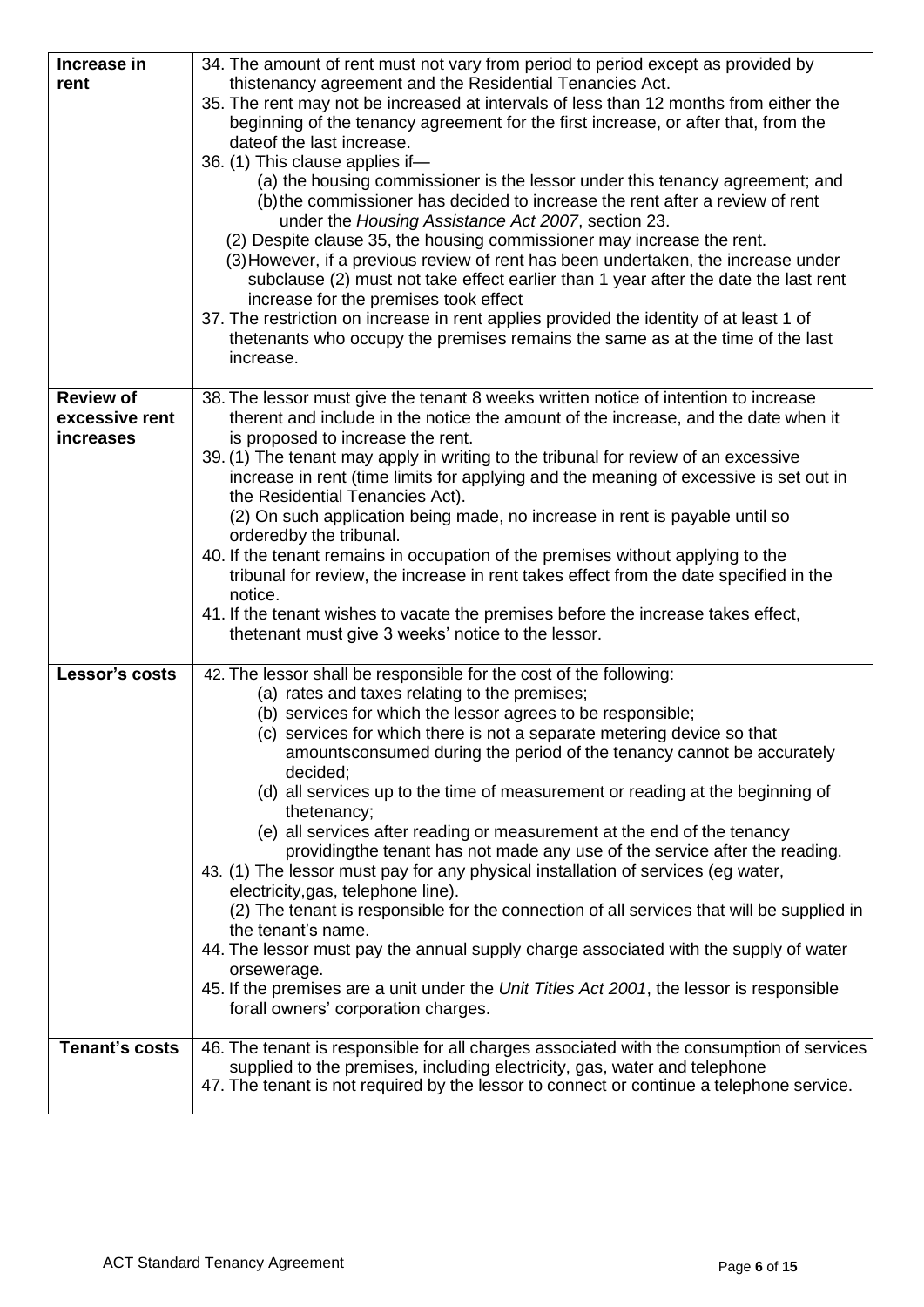| <b>Reading of</b><br>metered<br>services                                                              | 48. (1) The lessor is responsible for undertaking or arranging all readings or<br>measurement of services, other than those that are connected in the name of<br>thetenant.<br>(2) The lessor must provide the tenant with an opportunity to verify readings<br>andmeasurements.<br>49. If the lessor does not arrange reading or measurement of a service connected in<br>thename of the lessor by the day after the date of expiry of notice to vacate given in<br>accordance with this tenancy agreement or the Residential Tenancies Act, the lessor<br>is be responsible for payment of the unread or unmeasured service after the date<br>ofthe last reading or measurement.<br>50. (1) If the tenant vacates the premises without giving notice before departure, the<br>lessor must arrange a reading or measurement of services connected in the<br>lessor'sname within a reasonable time of the lessor becoming aware of the<br>departure of thetenant.<br>(2) The tenant is responsible for payment of services to the date of that reading<br>ormeasurement.                                                                                                                                                                                                                         |
|-------------------------------------------------------------------------------------------------------|--------------------------------------------------------------------------------------------------------------------------------------------------------------------------------------------------------------------------------------------------------------------------------------------------------------------------------------------------------------------------------------------------------------------------------------------------------------------------------------------------------------------------------------------------------------------------------------------------------------------------------------------------------------------------------------------------------------------------------------------------------------------------------------------------------------------------------------------------------------------------------------------------------------------------------------------------------------------------------------------------------------------------------------------------------------------------------------------------------------------------------------------------------------------------------------------------------------------------------------------------------------------------------------------------|
| Tenant's use<br>of the<br>premises<br>without<br>interference                                         | 51. The lessor guarantees that there is no legal impediment to the use of the<br>premisesfor residential purposes by the tenant<br>52. The lessor must not cause or permit any interference with the reasonable<br>peace, comfort or privacy of the tenant in the use by the tenant of the premises.<br>53. Unless otherwise agreed in writing, the tenant has exclusive possession of the<br>premises, as described in the agreement, from the date of commencement of<br>thetenancy agreement provided for in the agreement.                                                                                                                                                                                                                                                                                                                                                                                                                                                                                                                                                                                                                                                                                                                                                                   |
| <b>Lessor to</b><br>install and<br>maintain<br>smoke alarms                                           | 53A. (1) The lessor must install and maintain smoke alarms in the premises.<br>(2) The installation of the smoke alarms must comply with the requirements<br>prescribed by regulation for the Residential Tenancies Act, section 11B.                                                                                                                                                                                                                                                                                                                                                                                                                                                                                                                                                                                                                                                                                                                                                                                                                                                                                                                                                                                                                                                            |
| <b>LESSOR TO MAKE REPAIRS</b>                                                                         |                                                                                                                                                                                                                                                                                                                                                                                                                                                                                                                                                                                                                                                                                                                                                                                                                                                                                                                                                                                                                                                                                                                                                                                                                                                                                                  |
| <b>Lessor to</b><br>provide<br>premises in a<br>reasonable<br>state at the<br>start of the<br>tenancy | 54. (1) At the start of the tenancy, the lessor must ensure that the premises,<br>including furniture, fittings and appliances (unless excluded from the tenancy<br>agreement), are-<br>(a) fit for habitation; and<br>(b) reasonably clean; and<br>(c) in a reasonable state of repair; and<br>(d) reasonably secure.<br>(2) An exclusion must be in writing and may, but need not, be included in the<br>tenancy agreement (if in writing).<br>(3) The lessor or the tenant may change locks (at his or her own cost unless<br>otherwise agreed) with the agreement of the other party (which will not<br>beunreasonably withheld).<br>(4) The lessor or the tenant may change locks (at his or her own cost) in<br>anemergency without the agreement of the other party.<br>(5) If the tenant, or a person living at the premises, is a protected person in<br>relation to an interim or final order made under the Family Violence Act<br>2016 or the Personal Violence Act 2016, the tenant or person may change<br>locks (at his or her own cost) without the agreement of the other party.<br>(6) If a lock is changed, a copy of the key to the changed lock must be provided to<br>the other party as soon as possible unless doing so would affect the safety of<br>aprotected person. |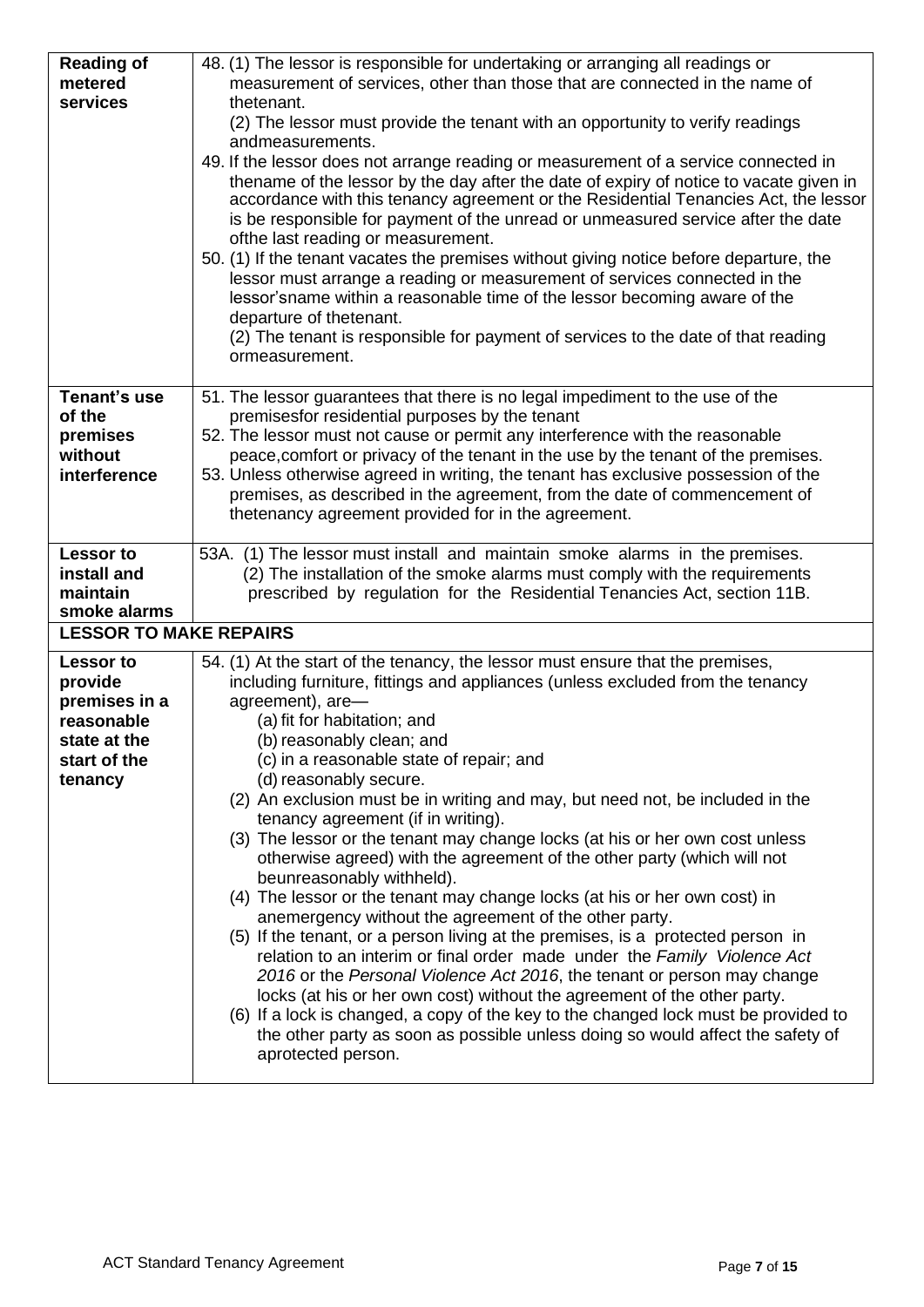| <b>Lessor to</b><br>make repairs                                                | 55. (1) The lessor must maintain the premises in a reasonable state of repair having<br>regard to their condition at the commencement of the tenancy agreement.<br>(2) The tenant must notify the lessor of any need for repairs.<br>(3) This section does not require the tenant to notify the lessor about anything that<br>an ordinary tenant would reasonably be expected to do, for example, changing a<br>light globe or fuse.<br>56. The lessor is not obliged to repair damage caused by the negligence or wilful act<br>of the tenant.<br>57. Subject to clause 55, the lessor must make repairs, other than urgent repairs,<br>within 4 weeks of being notified of the need for the repairs (unless otherwise<br>agreed).                                                                                                                                                                                                                                                                                                                                                                                                                                                                                                                                 |
|---------------------------------------------------------------------------------|---------------------------------------------------------------------------------------------------------------------------------------------------------------------------------------------------------------------------------------------------------------------------------------------------------------------------------------------------------------------------------------------------------------------------------------------------------------------------------------------------------------------------------------------------------------------------------------------------------------------------------------------------------------------------------------------------------------------------------------------------------------------------------------------------------------------------------------------------------------------------------------------------------------------------------------------------------------------------------------------------------------------------------------------------------------------------------------------------------------------------------------------------------------------------------------------------------------------------------------------------------------------|
| <b>Repairs in unit</b><br>title premises                                        | 58. If the premises are a unit under the Unit Titles Act 2001, and the tenant's use and<br>enjoyment of the premises reasonably requires repairs to the common<br>property,<br>the lessor must take all steps necessary to require the owners corporation to<br>make the repairs as quickly as possible.                                                                                                                                                                                                                                                                                                                                                                                                                                                                                                                                                                                                                                                                                                                                                                                                                                                                                                                                                            |
| <b>Urgent repairs</b>                                                           | 59. The tenant must notify the lessor (or the lessor's nominee) of the need for urgent<br>repairs as soon as practicable, and the lessor must, subject to clause 82,<br>carry out those repairs as soon as necessary, having regard to the nature of<br>the<br>problem.<br>60. The following are urgent repairs in relation to the premises, or services or<br>fixturessupplied by the lessor:<br>(a) a burst water service;<br>(b) a blocked or broken lavatory system;<br>(c) a serious roof leak;<br>(d) a gas leak;<br>(e) a dangerous electrical fault;<br>(f) flooding or serious flood damage;<br>(g) serious storm or fire damage;<br>(h) a failure of gas, electricity or water supply to the premises;<br>(i) the failure of a refrigerator supplied with the premises;<br>(i) a failure or breakdown of any service on the premises essential for hot<br>water, cooking, heating, cooling or laundering;<br>(k) a fault or damage that causes the residential premises to be unsafe<br>orinsecure;<br>(I) a fault or damage likely to cause injury to person or property;<br>(m) a serious fault in any door, staircase, lift or other common area that inhibits or<br>unduly inconveniences the tenant in gaining access to and use of the<br>premises. |
| <b>Tenant may</b><br>authorise<br>urgent repairs<br>in certain<br>circumstances | 61. If the lessor (or the lessor's nominee) cannot be contacted, or fails to effect the<br>urgent repairs within a reasonable time, the tenant may arrange for urgent<br>repairs to be effected to a maximum value of up to 5% of the rent of the property<br>over a year.<br>62. The following procedures apply to urgent repairs arranged by the tenant:<br>(a) the repairs arranged by the tenant must be made by the qualified<br>tradesperson nominated by the lessor in the tenancy agreement;<br>(b) if the lessor has not nominated a tradesperson, or the nominated<br>tradesperson cannot be contacted or is otherwise unavailable—the<br>repairs must be performed by a qualified tradesperson of the tenant's<br>choosing;<br>(c) if the repairs are arranged by the tenant in accordance with these<br>procedures—the lessor is liable for the cost of repairs and the<br>tradespersonmay bill the lessor direct;<br>(d) if the tenant does not act in strict compliance with this clause—the tenant<br>is personally liable for the cost of any urgent repairs arranged by the tenant.                                                                                                                                                                |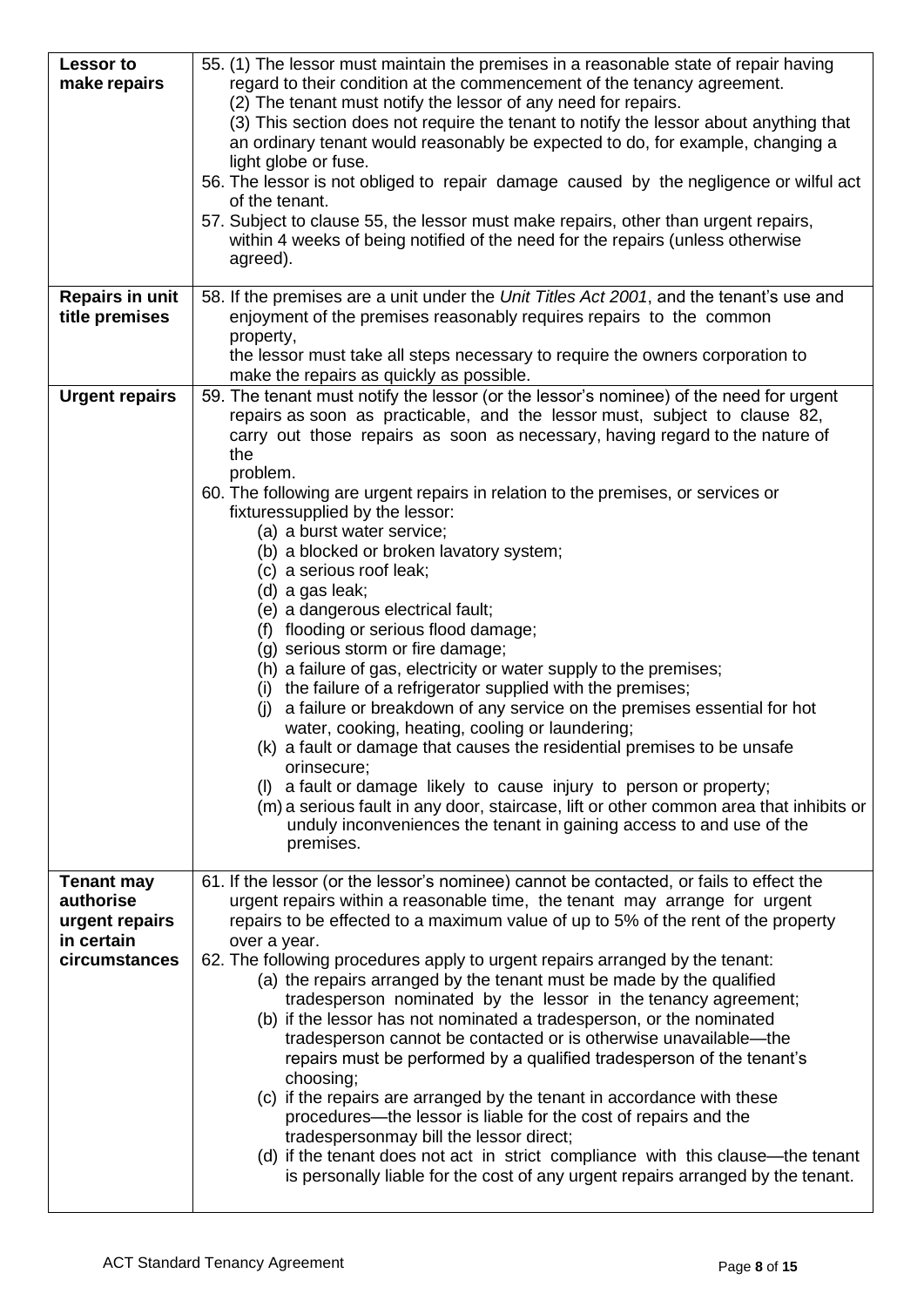| The tenant<br>63. During the tenancy, the tenant must-<br>must take<br>(a) not intentionally or negligently damage the premises or permit such<br>reasonable<br>damage; and<br>care of the<br>(b) notify the lessor of any damage as soon as possible; and<br>(c) take reasonable care of the premises and their contents, and keep them<br>premises and<br>reasonably clean, having regard to their condition at the time of the<br>keep the<br>commencement of the tenancy and the normal incidents of living.<br>premises<br>63A. The tenant must replace the battery in a smoke alarm installed in the<br>reasonably<br>clean<br>premiseswhenever necessary.<br>64. The tenant must leave the premises-<br>(a) In substantially the same state of cleanliness, removing all the<br>tenant's belongings and any other goods brought onto the premises |
|----------------------------------------------------------------------------------------------------------------------------------------------------------------------------------------------------------------------------------------------------------------------------------------------------------------------------------------------------------------------------------------------------------------------------------------------------------------------------------------------------------------------------------------------------------------------------------------------------------------------------------------------------------------------------------------------------------------------------------------------------------------------------------------------------------------------------------------------------------|
|                                                                                                                                                                                                                                                                                                                                                                                                                                                                                                                                                                                                                                                                                                                                                                                                                                                          |
|                                                                                                                                                                                                                                                                                                                                                                                                                                                                                                                                                                                                                                                                                                                                                                                                                                                          |
|                                                                                                                                                                                                                                                                                                                                                                                                                                                                                                                                                                                                                                                                                                                                                                                                                                                          |
|                                                                                                                                                                                                                                                                                                                                                                                                                                                                                                                                                                                                                                                                                                                                                                                                                                                          |
|                                                                                                                                                                                                                                                                                                                                                                                                                                                                                                                                                                                                                                                                                                                                                                                                                                                          |
|                                                                                                                                                                                                                                                                                                                                                                                                                                                                                                                                                                                                                                                                                                                                                                                                                                                          |
|                                                                                                                                                                                                                                                                                                                                                                                                                                                                                                                                                                                                                                                                                                                                                                                                                                                          |
|                                                                                                                                                                                                                                                                                                                                                                                                                                                                                                                                                                                                                                                                                                                                                                                                                                                          |
|                                                                                                                                                                                                                                                                                                                                                                                                                                                                                                                                                                                                                                                                                                                                                                                                                                                          |
|                                                                                                                                                                                                                                                                                                                                                                                                                                                                                                                                                                                                                                                                                                                                                                                                                                                          |
|                                                                                                                                                                                                                                                                                                                                                                                                                                                                                                                                                                                                                                                                                                                                                                                                                                                          |
| during the duration of the tenancy agreement; and                                                                                                                                                                                                                                                                                                                                                                                                                                                                                                                                                                                                                                                                                                                                                                                                        |
| (b) in substantially the same condition as the premises were in at the                                                                                                                                                                                                                                                                                                                                                                                                                                                                                                                                                                                                                                                                                                                                                                                   |
| commencement of the tenancy agreement, fair wear and tear                                                                                                                                                                                                                                                                                                                                                                                                                                                                                                                                                                                                                                                                                                                                                                                                |
| excepted.                                                                                                                                                                                                                                                                                                                                                                                                                                                                                                                                                                                                                                                                                                                                                                                                                                                |
| 65. The lessor must not require the tenant to make alterations, improvements or                                                                                                                                                                                                                                                                                                                                                                                                                                                                                                                                                                                                                                                                                                                                                                          |
| renovations to the premises.                                                                                                                                                                                                                                                                                                                                                                                                                                                                                                                                                                                                                                                                                                                                                                                                                             |
| <b>Tenant of unit</b><br>66. (1) If the premises are a unit under the Unit Titles Act 2001 --                                                                                                                                                                                                                                                                                                                                                                                                                                                                                                                                                                                                                                                                                                                                                            |
| (a) the tenant must comply with the owners corporation's rules, and with<br>to comply with                                                                                                                                                                                                                                                                                                                                                                                                                                                                                                                                                                                                                                                                                                                                                               |
| owner's<br>any notice served in accordance with the rules; but                                                                                                                                                                                                                                                                                                                                                                                                                                                                                                                                                                                                                                                                                                                                                                                           |
| corporation<br>(b) need not comply with the rules to the extent that they are inconsistent                                                                                                                                                                                                                                                                                                                                                                                                                                                                                                                                                                                                                                                                                                                                                               |
| rules<br>with the standard residential tenancy terms in this agreement.                                                                                                                                                                                                                                                                                                                                                                                                                                                                                                                                                                                                                                                                                                                                                                                  |
| (2) However, if the owner's corporation's rules include a rule about keeping                                                                                                                                                                                                                                                                                                                                                                                                                                                                                                                                                                                                                                                                                                                                                                             |
| animals in the unit, the tenant must comply with the rule.<br><b>Tenant must</b>                                                                                                                                                                                                                                                                                                                                                                                                                                                                                                                                                                                                                                                                                                                                                                         |
| 67. (1) The tenant must not, without the lessor's written consent, make any<br>renovation, alteration or addition to the premises (time limits for the lessor to<br>make no                                                                                                                                                                                                                                                                                                                                                                                                                                                                                                                                                                                                                                                                              |
| refuse consent to special modifications are set out in the Residential Tenancies<br>alterations                                                                                                                                                                                                                                                                                                                                                                                                                                                                                                                                                                                                                                                                                                                                                          |
| and must not<br>Act).                                                                                                                                                                                                                                                                                                                                                                                                                                                                                                                                                                                                                                                                                                                                                                                                                                    |
| add any<br>(2) The lessor may give consent subject to a reasonable condition, including a                                                                                                                                                                                                                                                                                                                                                                                                                                                                                                                                                                                                                                                                                                                                                                |
| fixtures or<br>requirement that the tenant use a suitably qualified tradesperson to                                                                                                                                                                                                                                                                                                                                                                                                                                                                                                                                                                                                                                                                                                                                                                      |
| undertake-<br>fittings                                                                                                                                                                                                                                                                                                                                                                                                                                                                                                                                                                                                                                                                                                                                                                                                                                   |
| (a) the renovation, alteration, or addition; and<br>without the                                                                                                                                                                                                                                                                                                                                                                                                                                                                                                                                                                                                                                                                                                                                                                                          |
| (b) any restoration at the end of the tenancy.<br>consent of                                                                                                                                                                                                                                                                                                                                                                                                                                                                                                                                                                                                                                                                                                                                                                                             |
| (3) Unless otherwise agreed, the tenant is liable for the cost of any renovation,<br>lessor                                                                                                                                                                                                                                                                                                                                                                                                                                                                                                                                                                                                                                                                                                                                                              |
| alteration or addition to the premises.                                                                                                                                                                                                                                                                                                                                                                                                                                                                                                                                                                                                                                                                                                                                                                                                                  |
| (4) Unless otherwise agreed, at the end of the tenancy the tenant is responsible for                                                                                                                                                                                                                                                                                                                                                                                                                                                                                                                                                                                                                                                                                                                                                                     |
| restoring the premises to substantially the same condition as the premises were                                                                                                                                                                                                                                                                                                                                                                                                                                                                                                                                                                                                                                                                                                                                                                          |
| in at the commencement of the residential tenancy agreement, fair wear and tear<br>excepted.                                                                                                                                                                                                                                                                                                                                                                                                                                                                                                                                                                                                                                                                                                                                                             |
| (5) The lessor and tenant may agree that any renovation, alteration or addition to                                                                                                                                                                                                                                                                                                                                                                                                                                                                                                                                                                                                                                                                                                                                                                       |
| the premises remains in place at the end of the residential tenancy                                                                                                                                                                                                                                                                                                                                                                                                                                                                                                                                                                                                                                                                                                                                                                                      |
| agreement.                                                                                                                                                                                                                                                                                                                                                                                                                                                                                                                                                                                                                                                                                                                                                                                                                                               |
| 68. (1) The tenant must not add any fixtures or fittings to the premises without                                                                                                                                                                                                                                                                                                                                                                                                                                                                                                                                                                                                                                                                                                                                                                         |
| the consent of the lessor.                                                                                                                                                                                                                                                                                                                                                                                                                                                                                                                                                                                                                                                                                                                                                                                                                               |
| (2) The lessor's consent must not be unreasonably withheld.                                                                                                                                                                                                                                                                                                                                                                                                                                                                                                                                                                                                                                                                                                                                                                                              |
| (3) The tenant must make good any damage to the premises on removal of                                                                                                                                                                                                                                                                                                                                                                                                                                                                                                                                                                                                                                                                                                                                                                                   |
| anyfixtures and fittings.                                                                                                                                                                                                                                                                                                                                                                                                                                                                                                                                                                                                                                                                                                                                                                                                                                |
| (4) Any fixtures or fittings not removed by the tenant before the tenant leaves the                                                                                                                                                                                                                                                                                                                                                                                                                                                                                                                                                                                                                                                                                                                                                                      |
| premises becomes the property of the lessor.                                                                                                                                                                                                                                                                                                                                                                                                                                                                                                                                                                                                                                                                                                                                                                                                             |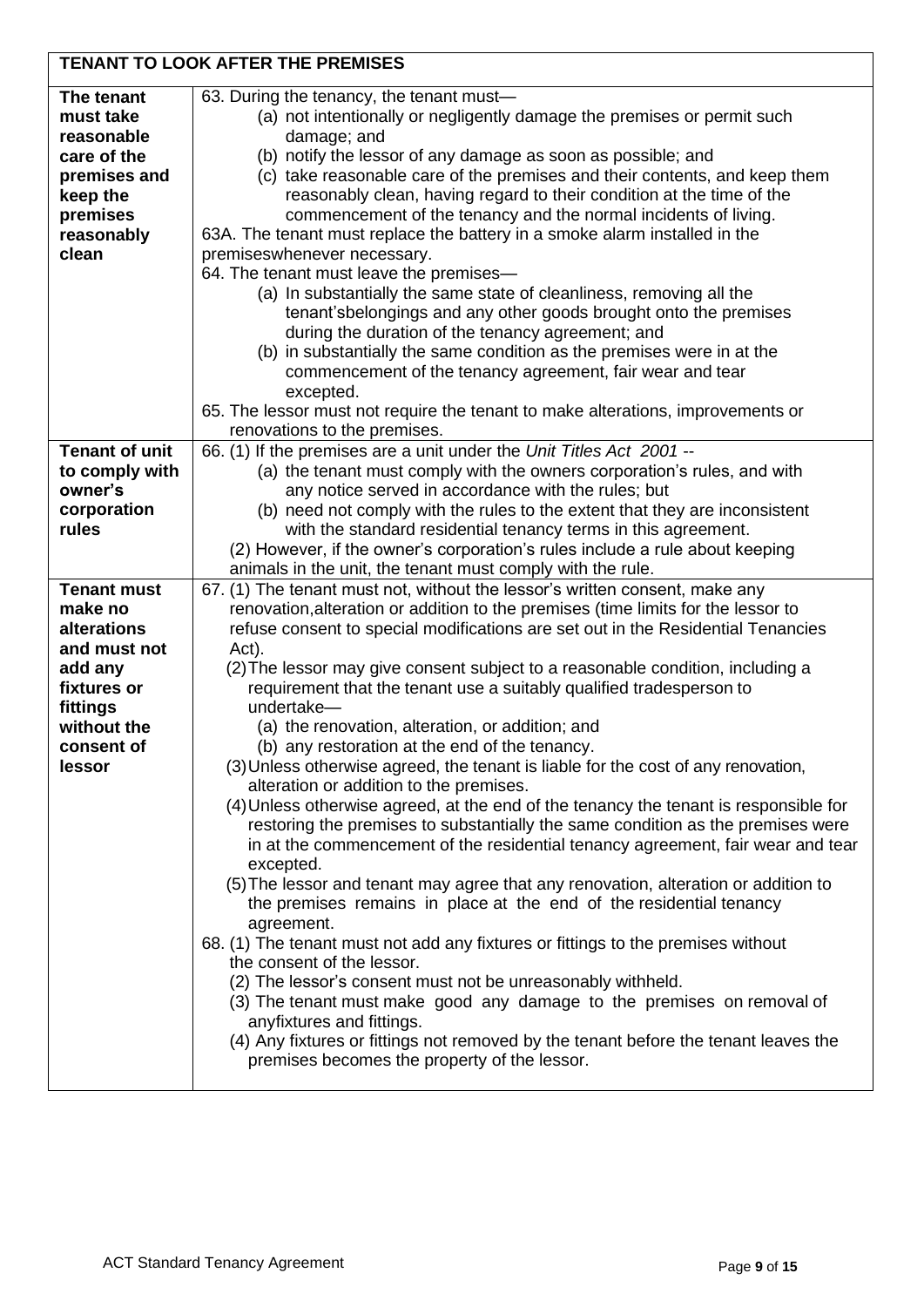| <b>Tenant must</b> | 69. Unless otherwise agreed in writing, the tenant must only use the premises         |
|--------------------|---------------------------------------------------------------------------------------|
| not use the        | for residential purposes.                                                             |
| premises for       | 70. The tenant must not:                                                              |
| illegal            | (a) use the premises, or permit them to be used, for an illegal purpose; or           |
| purposes and       | Note: The ACAT must not make a termination and possession order                       |
| must not           | for a breach of this term unless satisfied of certain matters (see                    |
| disturb the        | Residential Tenancies Act, s 48 (3) and (4)).                                         |
| neighbours         | (b) cause or permit nuisance; or                                                      |
|                    | (c) interfere, or permit interference, with the quiet enjoyment of the occupiers      |
|                    | of nearby premises.                                                                   |
|                    | 71. The tenant must not leave the premises vacant for more than 3 weeks without       |
|                    | notifying the lessor.                                                                 |
| <b>Tenant must</b> | 72. (1) The tenant must not assign or sublet the premises or any part of them without |
| not sell,          | the written consent of the lessor.                                                    |
| dispose of, or     | (2) Consent may be given at any time.                                                 |
| sublet tenancy     | (3) No rights in relation to the premises may be created in any third party           |
| without            | before consent is obtained from the lessor.                                           |
| consent of         |                                                                                       |
| lessor             |                                                                                       |
| Co-tenant may      | 72A. (1) A co-tenant may stop being a party to the tenancy agreement -                |
| leave tenancy      | (a) With the consent of the lessor and each remaining co-tenant under the             |
| agreement          | agreement; or                                                                         |
|                    | (b) By order of the tribunal under the Residential Tenancies Act, section             |
|                    | $35G(1)(a)$ or (d).                                                                   |
|                    | (2) The co-tenant must seek the consent of the lessor and each remaining co-          |
|                    | tenant-                                                                               |
|                    | (a) by notice in writing; and                                                         |
|                    | (b) at least 21 days before the day the co-tenant intends to stop being a party       |
|                    | to the tenancy agreement (time limits for the lessor or each remaining co-tenant to   |
|                    | refuse consent are set out in the Residential Tenancies Act).                         |
|                    | (3) If consent is given to the co-tenant to stop being a party to the tenancy         |
|                    | $agreement -$                                                                         |
|                    | (a) the agreement continues between the lessor and the remaining co-tenants;          |
|                    | and                                                                                   |
|                    | (b) the tenant's rights and obligations under the agreement end.                      |
|                    |                                                                                       |
| <b>Becoming a</b>  | 72B. (1) Another person may become a co-tenant under the tenancy agreement -          |
| new co-tenant      | (a) With the consent of the lessor and each other co-tenant; or                       |
| to existing        | (b) Under the Residential Tenancies Act, section 35D.                                 |
| tenancy            | (2) An existing tenant must seek the consent of the lessor and any other co-          |
| agreement          | tenant-                                                                               |
|                    | (a) by notice in writing; and                                                         |
|                    | (b) at least 14 days before the day the person wants to become a co-tenant            |
|                    | (time limits for the lessor or each other co-tenant to refuse consent are set out in  |
|                    | the Residential Tenancies Act).                                                       |
|                    | (3) If the person becomes a co-tenant-                                                |
|                    | (a) the agreement continues with the person becoming a co-tenant with the             |
|                    | existing co-tenants; and                                                              |
|                    | (b) the existing co-tenants must give the person a copy of the condition report       |
|                    | for the premises not later than the day after the person becomes a co-tenant.         |
|                    | (4) This clause does not apply to a tenancy agreement in relation to a social         |
|                    | housing dwelling or crisis accommodation.                                             |
|                    |                                                                                       |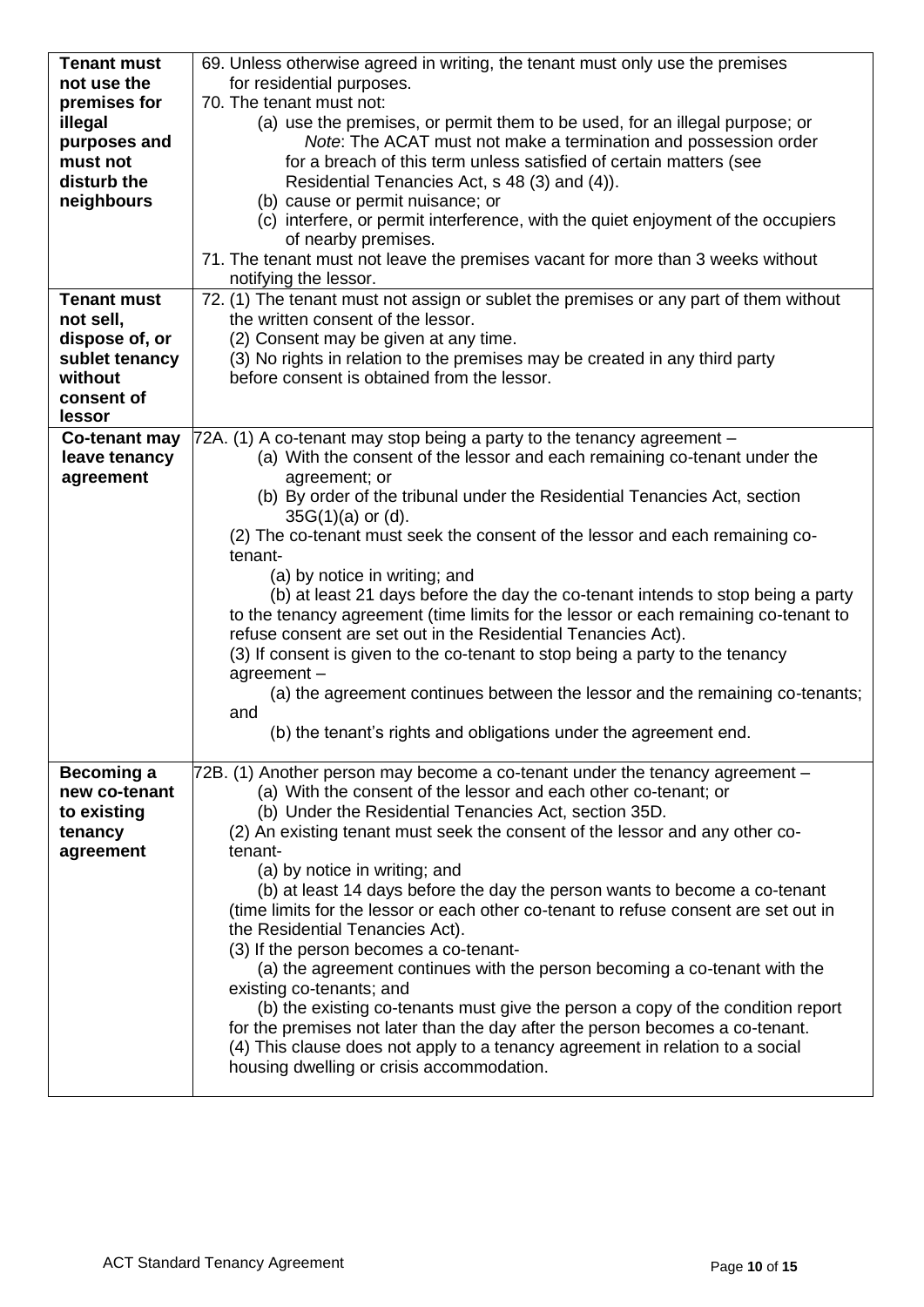| Tenant may be     | 73. The tenant is personally responsible for the actions or omissions of visitors,               |
|-------------------|--------------------------------------------------------------------------------------------------|
| responsible for   | guests or other people on the premises if:                                                       |
| damage or         | (a) the action or omission would if performed by the tenant have constituted a                   |
| other breach of   | breach of this tenancy agreement; and                                                            |
| tenancy           | (b) the person is on the premises with the permission of the tenant.                             |
| agreement by      | 74. The tenant is not personally responsible for the actions or omissions of a person            |
| visitors or       | who is on the premises:                                                                          |
| guests            | (a) at the request of the lessor; or                                                             |
|                   | (b) to assist the lessor perform any of the duties of the lessor under this                      |
|                   | tenancyagreement (whether at the request of the lessor or the tenant); or                        |
|                   | (c) without the consent of the tenant.                                                           |
| <b>Keeping</b>    | 74A (1) The tenant may keep an animal, or allow an animal to be kept, on the premises.           |
| animals on        | (2) The residential tenancy agreement may require the tenant to obtain the                       |
|                   |                                                                                                  |
| premises          | lessor's prior written consent to keep an animal, or allow an animal to be kept,                 |
|                   | on the premises (time limits for the lessor to refuse consent are set out in the                 |
|                   | Residential Tenancies Act).                                                                      |
|                   | 74B The tenant is responsible for any repairs or additional maintenance to the                   |
|                   | premises required as a consequence of keeping an animal on the premises.                         |
|                   |                                                                                                  |
|                   |                                                                                                  |
|                   |                                                                                                  |
|                   | <b>LESSOR'S ACCESS TO PREMISES</b>                                                               |
| Lessor            | 75. (1) The lessor must not require access to the premises during the tenancy                    |
| cannot            | except as provided by the law, this tenancy agreement, the Residential                           |
| enter             | Tenancies Act, or an order of the tribunal.                                                      |
| premises          | (2) The tenant may permit access to the premises by the lessor at any time.                      |
|                   |                                                                                                  |
| except as         | (3) If requested, the lessor or the lessor's agent must provide identification to the<br>tenant. |
| provided in       |                                                                                                  |
| tenancy           | 76. The lessor must not have access to the premises-                                             |
| agreement         | (a) on Sundays; or                                                                               |
|                   | (b) on public holidays; or                                                                       |
|                   | (c) before 8 am and after                                                                        |
|                   | 6pm;                                                                                             |
|                   | other than --                                                                                    |
|                   | (d) for the purpose of carrying out urgent repairs or for health or safety                       |
|                   | reasonsin relation to the premises; or                                                           |
|                   | (e) with the consent of the tenant.                                                              |
|                   | <b>ACCESS IN ACCORDANCE WITH TENANCY AGREEMENT</b>                                               |
| <b>Routine</b>    | 77. The lessor may inspect the premises twice in each period of 12 months following              |
| inspections       | the commencement of the tenancy.                                                                 |
|                   | 78. In addition to the inspections provided for in the previous clause, the lessor               |
|                   | may make an inspection of the premises -                                                         |
|                   | (a) within 1 month of the commencement of the tenancy; and                                       |
|                   | (b) in the last month of the tenancy.                                                            |
|                   | 79. (1) The lessor must give the tenant 1 week written notice of an inspection.                  |
|                   | (2) The inspection must take place at a time agreed between the parties with                     |
|                   | reasonable regard to the work and other commitments both of the                                  |
|                   | tenant and of the lessor (or their agents).                                                      |
|                   | (3) If the parties are unable to agree on an appropriate time, the lessor or the                 |
|                   | tenant may apply to the tribunal for an order permitting access at a specified                   |
|                   | time.                                                                                            |
| <b>Access for</b> | 80. The tenant must permit reasonable access to the premises during the period of 3              |
| purchasers        | weeks before the end of the tenancy, on the lessor giving 24 hours notice, to allow              |
| and new           | inspection of the premises by prospective tenants.                                               |
| tenants           | 81. The tenant must permit reasonable access to the premises, on the lessor giving               |
|                   | 48 hours' notice, to allow inspection of the premises by prospective purchasers of               |
|                   | the premises provided:                                                                           |
|                   | (a) the lessor intends to sell the premises; and                                                 |
|                   |                                                                                                  |
|                   | (b) the lessor has previously notified the tenant in writing of the lessor's                     |
|                   | intention to sell.                                                                               |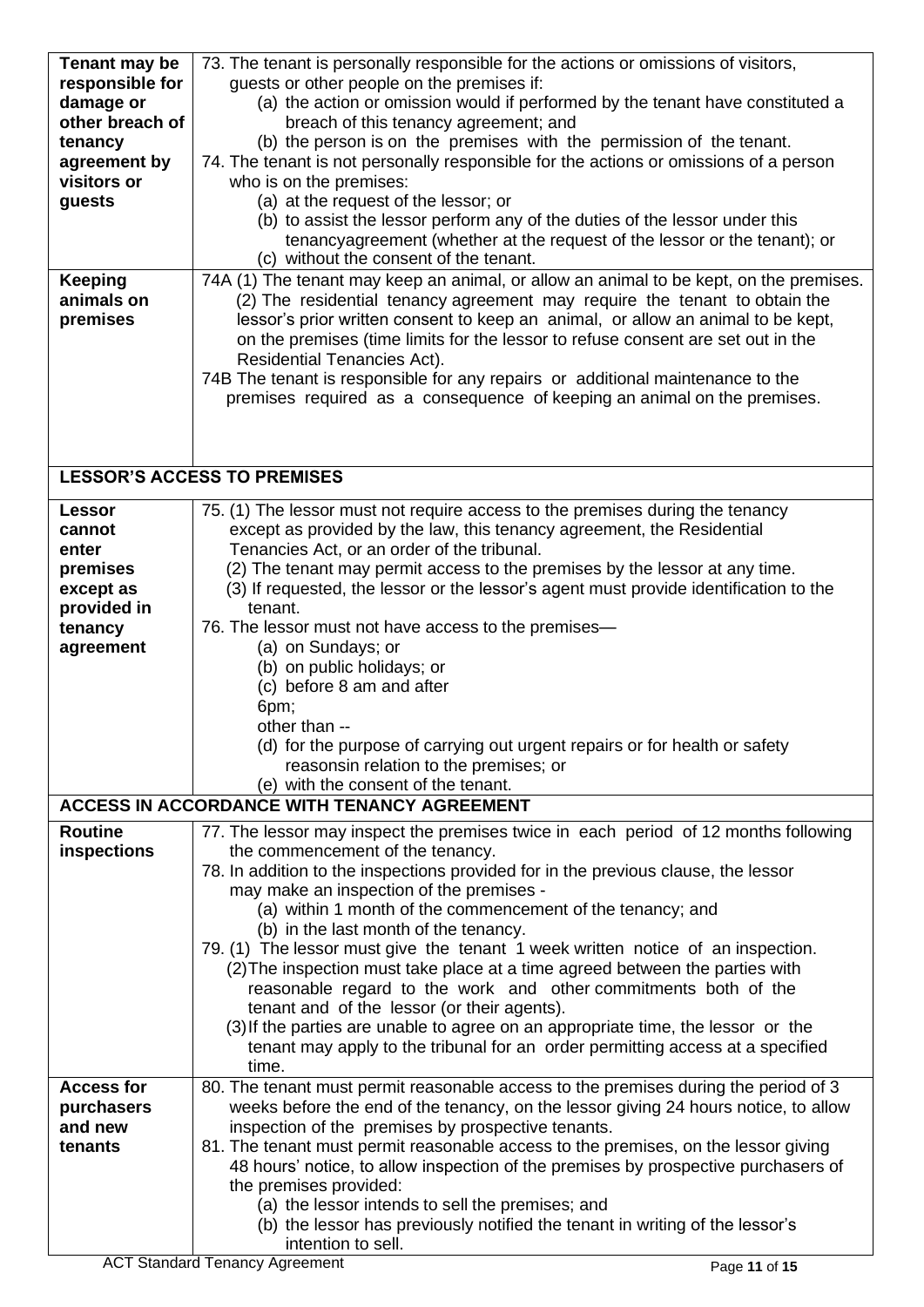|                                                                          | 81A.<br>(1) The tenant must not unreasonably refuse an inspection of<br>the premises by a prospective purchaser.<br>(2) However, a tenant is not required to agree to more than 2 inspections a<br>week.<br>(3) The inspection must take place at a time agreed between the parties<br>with reasonable regard to the work and other commitments both of the<br>tenant and of the lessor (or their agents).<br>(4) If the parties are unable to agree on an appropriate time, the lessor or<br>tenant may apply to the tribunal for an order permitting access at a stated<br>time.                                                                                                                                                                                                                                                                                    |
|--------------------------------------------------------------------------|-----------------------------------------------------------------------------------------------------------------------------------------------------------------------------------------------------------------------------------------------------------------------------------------------------------------------------------------------------------------------------------------------------------------------------------------------------------------------------------------------------------------------------------------------------------------------------------------------------------------------------------------------------------------------------------------------------------------------------------------------------------------------------------------------------------------------------------------------------------------------|
| <b>Access for</b><br>making or<br>inspecting<br>repairs                  | 82. (1) On giving the tenant 1 week notice (or such other agreed period), the lessor<br>may enter the premises at a reasonable time, having regard to the interests of<br>the tenant and the lessor, for the purpose of making or inspecting repairs.<br>(2) For urgent repairs, the lessor must give reasonable notice and enter the<br>premises at a reasonable time having regard to the interests of the tenant<br>and the lessor.                                                                                                                                                                                                                                                                                                                                                                                                                                |
| <b>Notice to</b><br>vacate by<br>lessor                                  | 83. The notice to vacate must be in writing, in the form required by the<br>Residential Tenancies Act, and must include the following information:<br>(a) the address of the premises;<br>(b) the ground(s) on which the notice is issued, together with sufficient<br>particulars to identify the circumstances giving rise to the<br>ground(s);<br>(c) that the lessor requires the tenant to vacate the premises by the expiry of<br>the required notice period and that the tenancy ends on the day that the<br>tenant vacates the premises.                                                                                                                                                                                                                                                                                                                      |
| <b>Notice of</b><br>intention to<br>vacate by<br>tenant                  | 84. (1) If the tenant serves a notice of intention to vacate and vacates the premises<br>inaccordance with the notice, the tenancy terminates on the date of vacating the<br>premises.<br>(2) On receiving a notice of intention to vacate, the lessor may-<br>(a) accept the notice and accept that the tenancy ends on the date nominated<br>in the notice; or<br>(b) apply to the tribunal for confirmation of the tenancy agreement, an<br>order for compensation or both.<br>85. The notice of intention to vacate must be in the same form and contain the<br>sameinformation as the notice to vacate from the lessor except the notice must<br>contain the statement that the tenant intends to vacate the premises on a<br>certain date and the tenancy terminates on that date.                                                                              |
| <b>Termination</b><br>where<br>premises are<br>not fit for<br>habitation | 86. The lessor or the tenant may, by written notice, terminate the tenancy on a<br>date specified in the notice on the following grounds:<br>(a) the premises are not fit for habitation;<br>(b) the premises are not available or will not be available because of<br>Government action within a period of 4 weeks of the date that notice is<br>given.<br>87. (1) In either case the lessor must give not less than 1 weeks notice of termination of<br>the tenancy, and the rent abates from the date that the premises are uninhabitable.<br>(2) The tenant may give 2 days notice of termination of the tenancy.<br>(3) If neither the lessor nor the tenant give notice of termination of the tenancy,<br>the rent abates for the period that the premises are unable to be used for<br>habitation, but the tenancy resumes whenthey are able to be used again. |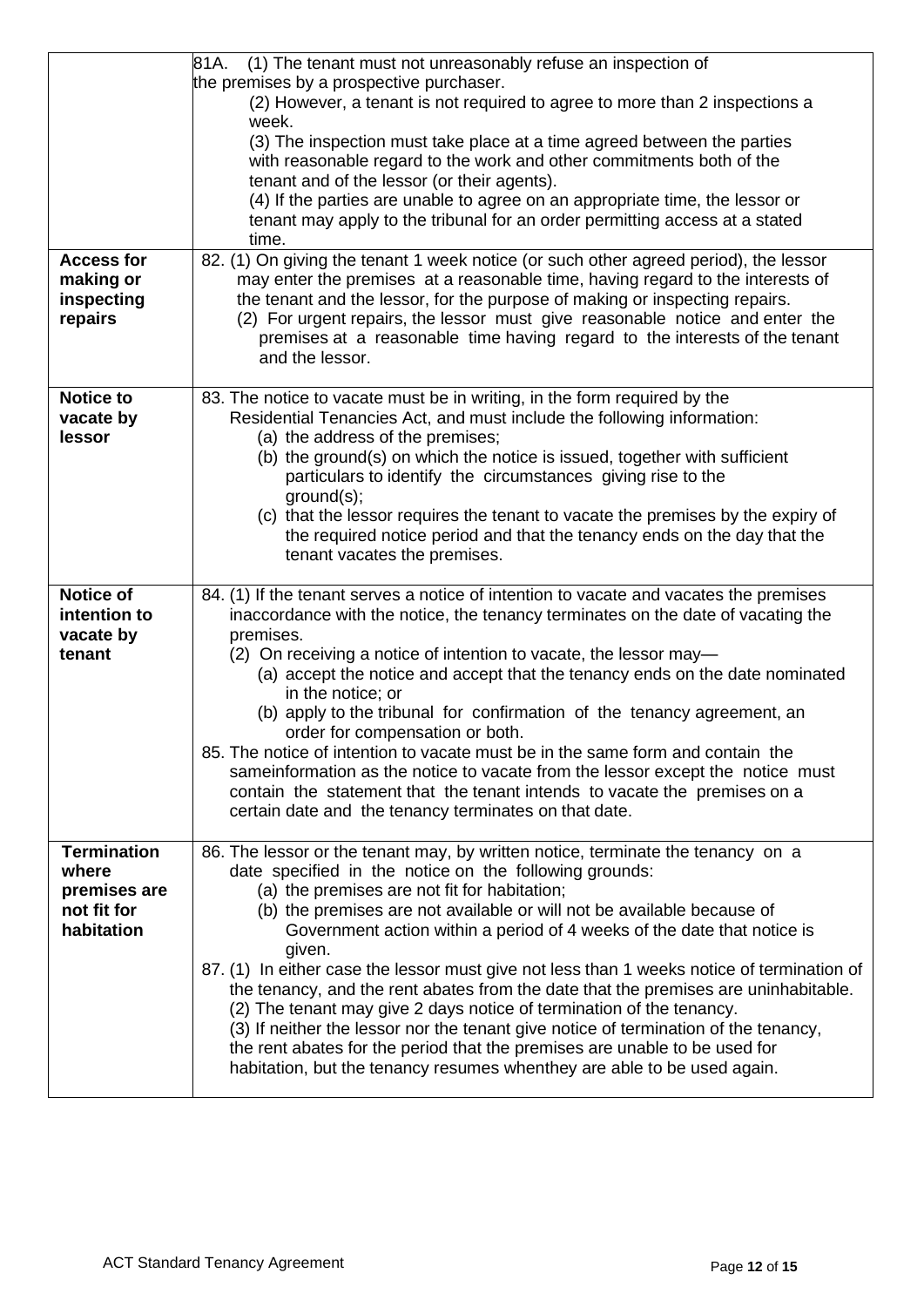| <b>TERMINATIONOF TENANCY BY TENANT</b> |                                                                                                                                                        |  |
|----------------------------------------|--------------------------------------------------------------------------------------------------------------------------------------------------------|--|
| <b>Termination on</b>                  | 88. (1) The tenant may give notice to terminate a periodic tenancy by giving the                                                                       |  |
| or after end of                        | lessor not less than 3 weeks notice of the date when the tenant intends to                                                                             |  |
| fixed term                             | vacate the premises.                                                                                                                                   |  |
|                                        | (2) The tenancy ends on the date specified by the tenant.                                                                                              |  |
|                                        | 89. (1) The tenant may give notice to terminate a fixed term tenancy at or after the                                                                   |  |
|                                        | endof the tenancy by giving 3 weeks notice of the date when the tenant intends to                                                                      |  |
|                                        | vacate the premises.                                                                                                                                   |  |
|                                        | (2) The tenancy ends on the date specified by the tenant.                                                                                              |  |
| <b>Termination</b>                     | 90. If the lessor breaches the tenancy agreement, and the tenant wishes to                                                                             |  |
| for breach by<br>lessor                | terminate the tenancy agreement, the tenant may either-<br>(a) apply to the tribunal for an order terminating the tenancy; or                          |  |
|                                        | (b) give the lessor written notice of intention to terminate the tenancy,                                                                              |  |
|                                        | inaccordance with clause 91.                                                                                                                           |  |
|                                        | 91. If the tenant decides to proceed by way of notice to the lessor, the                                                                               |  |
|                                        | following procedures apply:                                                                                                                            |  |
|                                        | (a) the tenant must give the lessor a written notice that the lessor has 2                                                                             |  |
|                                        | weeks to remedy the breach if the breach is capable of remedy;                                                                                         |  |
|                                        | (b) if the lessor remedies the breach within that 14-day period—the tenancy                                                                            |  |
|                                        | continues;                                                                                                                                             |  |
|                                        | (c) if the lessor does not remedy the breach within the time specified in the                                                                          |  |
|                                        | notice, or if the breach is not capable of remedy—the tenant must give 2                                                                               |  |
|                                        | weeks' notice of intention to vacate;                                                                                                                  |  |
|                                        | (d) the tenancy agreement terminates on the date specified by the tenant;                                                                              |  |
|                                        | (e) rent is payable to the date specified in the notice or to the date that the                                                                        |  |
|                                        | tenant vacates the premises, whichever is the later;                                                                                                   |  |
|                                        | (f) if the lessor remedies the breach during the period of the notice of<br>intention to vacate—the tenant, at the tenant's option, may withdraw       |  |
|                                        | the notice or may terminate the tenancy agreement on the date                                                                                          |  |
|                                        | specifiedin the notice by vacating the premises on that date.                                                                                          |  |
|                                        |                                                                                                                                                        |  |
|                                        | <b>TERMINATIONOF TENANCY BY LESSOR</b>                                                                                                                 |  |
| <b>Termination</b>                     | 92. The tribunal may order the termination of the tenancy and eviction of the tenant                                                                   |  |
| for failure to                         | on the ground of non-payment of rent in the following circumstances:                                                                                   |  |
| pay rent                               | (a) rent has been unpaid for 1 week. The first day of this period concludes                                                                            |  |
|                                        | atmidnight on the day when the unpaid rent was due;                                                                                                    |  |
|                                        | (b) the lessor has served a notice to remedy on the tenant for the failure to                                                                          |  |
|                                        | paythe rent, being a notice-                                                                                                                           |  |
|                                        | i. served not earlier than 1 week after the day when the rent was due; and                                                                             |  |
|                                        | ii. containing a statement that if the tenant pays the rent outstanding to                                                                             |  |
|                                        | thedate of payment within 7 days of the date of service of the notice to                                                                               |  |
|                                        | remedy, no further action must be taken, and the tenancy continues;                                                                                    |  |
|                                        | (c) if all rent is not paid within 1 week of the date of service of the notice to<br>remedy—the lessor may then serve a notice to vacate on the tenant |  |
|                                        | requiring the tenant to vacate the premises within 2 weeks of service of                                                                               |  |
|                                        | the notice to vacate;                                                                                                                                  |  |
|                                        | (d) no earlier than the date when the notice to vacate is served, the lessor                                                                           |  |
|                                        | mayapply to the tribunal for an order terminating the tenancy and                                                                                      |  |
|                                        | evicting the tenant;                                                                                                                                   |  |
|                                        | (e) the tribunal hearing of the application to terminate and evict must not be                                                                         |  |
|                                        | earlier than the end of the period specified in the notice to vacate;                                                                                  |  |
|                                        | (f) during any tenancy in which the lessor has previously issued 2 notices to                                                                          |  |
|                                        | remedy, the lessor may serve a notice to vacate 1 week after the day when                                                                              |  |
|                                        | the rent has fallen due without serving a notice to remedy.                                                                                            |  |
|                                        |                                                                                                                                                        |  |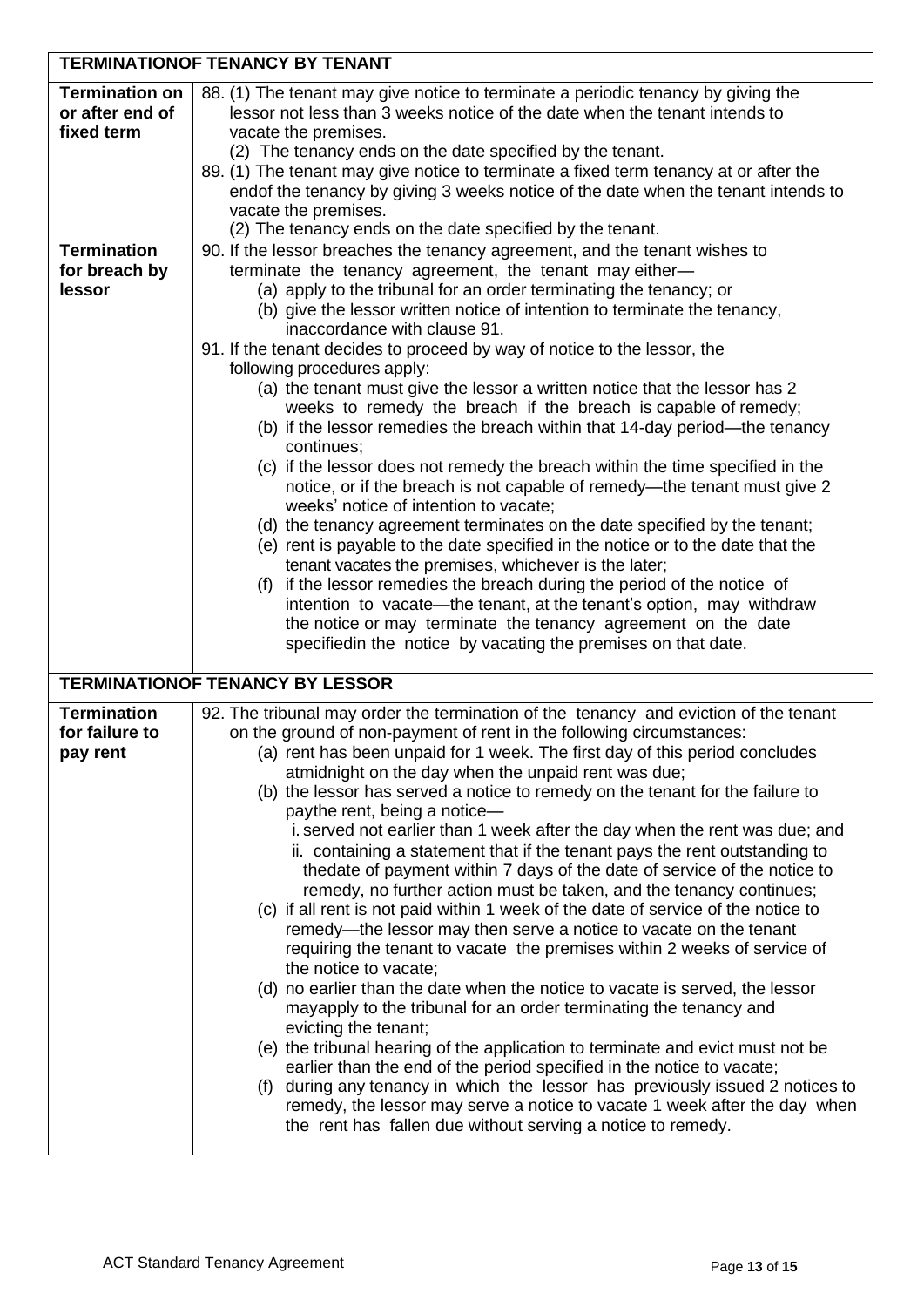| <b>Termination of</b><br>tenancy for<br>breach other<br>than non-<br>payment of<br>rent | 93. The tribunal may order the termination of the tenancy and eviction of the tenant<br>on the ground of breach of the tenancy agreement in the following<br>circumstances:<br>(a) the lessor must serve a written notice requiring the tenant within 2 weeks<br>after the day of service to remedy the breach if it is capable of<br>remedy;<br>(b) if the breach is not remedied within 2 weeks after the day of service or if<br>the breach is not capable of remedy—the lessor must give a notice to<br>vacate the premises within 2 weeks after the date of service of the notice<br>to vacate;<br>(c) if the tenant does not vacate the premises within the period of 2 weeks after<br>the date of service of a notice to vacate—the lessor may apply to the<br>tribunal for an order terminating the tenancy and for the eviction of the<br>tenant;<br>(d) if the tenant breaches the terms of the tenancy on 3 occasions onany<br>ground—on the 3rd occasion the lessor may serve a notice to vacate and<br>need not give the tenant 2 weeks to remedy the breach.                                                                                                                                                                                                                                                                                                                                                                                                                                                                                                                                                                                                                                                                                 |
|-----------------------------------------------------------------------------------------|------------------------------------------------------------------------------------------------------------------------------------------------------------------------------------------------------------------------------------------------------------------------------------------------------------------------------------------------------------------------------------------------------------------------------------------------------------------------------------------------------------------------------------------------------------------------------------------------------------------------------------------------------------------------------------------------------------------------------------------------------------------------------------------------------------------------------------------------------------------------------------------------------------------------------------------------------------------------------------------------------------------------------------------------------------------------------------------------------------------------------------------------------------------------------------------------------------------------------------------------------------------------------------------------------------------------------------------------------------------------------------------------------------------------------------------------------------------------------------------------------------------------------------------------------------------------------------------------------------------------------------------------------------------------------------------------------------------------------------------------------------|
| <b>Termination of</b><br>tenancy<br>without cause                                       | 94. The lessor may serve a notice to vacate during the term of a tenancy requiring<br>the tenant to vacate the premises at the end of the notice provided that-<br>(a) the notice is for 26 weeks; and<br>(b) the notice does not require the tenant to vacate the premises during a<br>fixed term.<br>95. (1) If the lessor serves a notice on the tenant under clause 94 requiring the<br>tenant to vacate the premises at the end of the notice, the tenant may<br>vacate the premises before that day without breaching the residential<br>tenancy agreement by giving the lessor a notice of intention to vacate-<br>(a) if the term of the tenancy ends in less than 2 weeks—at least 4 days<br>before vacating the premises; and<br>(b) in any other case—at least 3 weeks before vacating the premises.<br>(2) If subclause (1) applies, the tenancy terminates on the day the tenant<br>vacates the premises.                                                                                                                                                                                                                                                                                                                                                                                                                                                                                                                                                                                                                                                                                                                                                                                                                                     |
| <b>Termination of</b><br>periodic<br>tenancy                                            | 96. (1) If there is a periodic tenancy, the lessor may serve on the tenant a notice<br>to vacate for the following periods on the following grounds:<br>(a) 8 weeks notice if the lessor genuinely intends to live in the premises;<br>(b) 8 weeks notice if the lessor genuinely believes the lessor's<br>immediaterelative intends to live in the premises;<br>(c) 8 weeks notice if the lessor genuinely believes an interested person<br>intends to live in the premises;<br>(d) 8 weeks notice if the lessor genuinely intends to sell the premises;<br>(e) 12 weeks notice if the lessor genuinely intends to reconstruct,<br>renovate or make major repairs to the premises and the reconstruction,<br>renovation or repairs cannot reasonably be carried out with the tenant<br>living in the premises.<br>(1A) If the lessor serves a notice to vacate on the ground of an intention or<br>belief mentioned in subclause (1) (a), (b) or (c), the lessor must also give the<br>tenant a statutory declaration about the intention or belief.<br>(2) In this clause:<br><b>immediate relative</b> means a son, daughter, son-in-law, daughter-in-law,<br>mother, father, mother-in-law, father-in-law, brother, sister, brother-in-law or<br>sister-in-law.<br>interested person, for a lessor, means a person who is not an immediate<br>relative of the lessor but who has a close family or personal relationship with<br>the lessor and who has a reasonable expectation arising from that relationship<br>that the lessor would provide accommodation for that person.<br>97.(1) If a tenant is required to vacate the premises in accordance with clause 96, the<br>tenant may vacate the premises at any time during the 2 weeks before the |